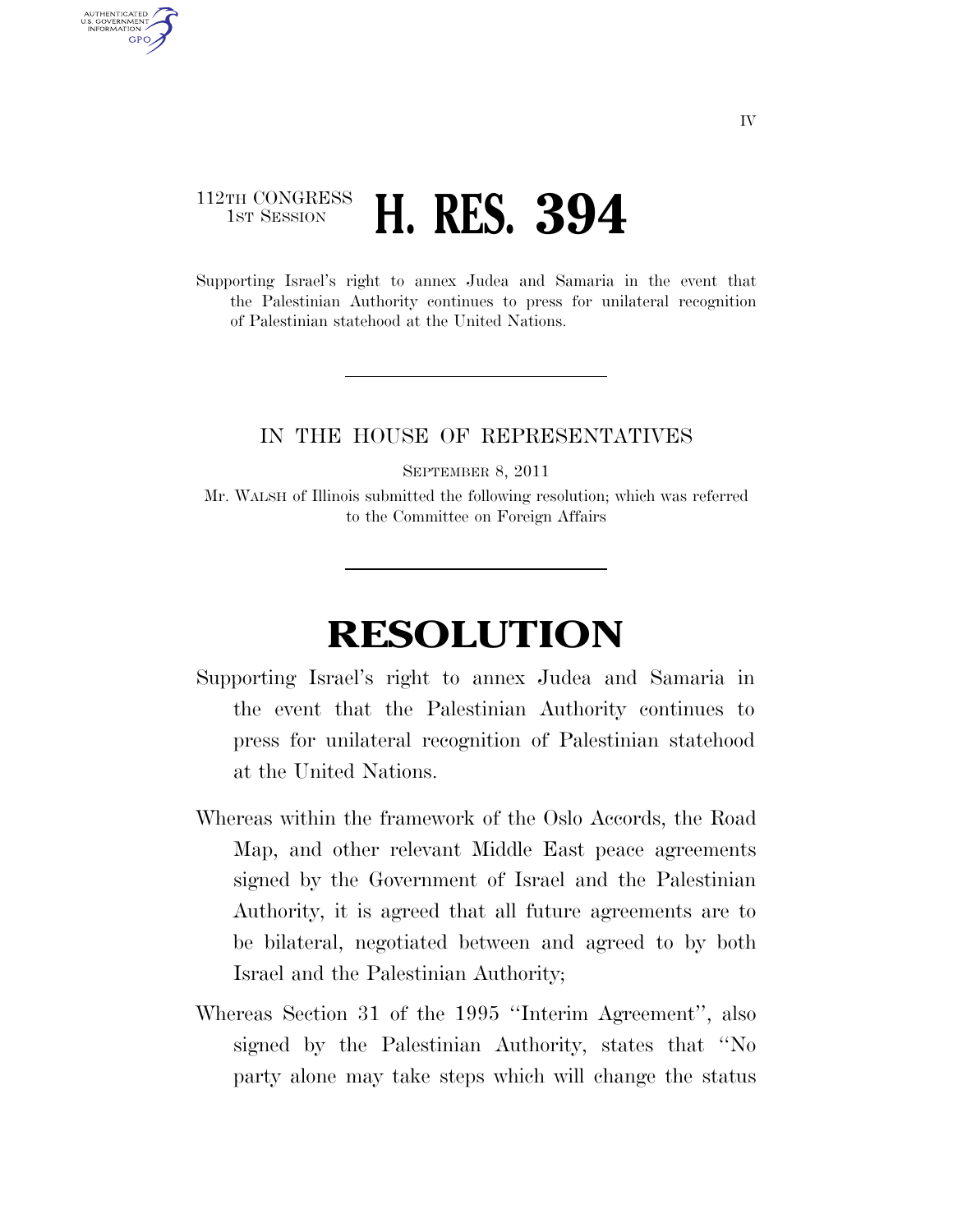of the West Bank and Gaza Strip until the end of negotiations on the final status'';

- Whereas throughout this year the Palestinian Authority has acted in violation of these aforementioned agreements by unilaterally seeking a United Nations declaration of recognition for a Palestinian State without the consent or cooperation of Israel;
- Whereas the Palestinian Authority has further breached its responsibility under these agreements, specifically its responsibility to renounce terrorism and end any incitement to violence against Israel, by signing a unity agreement with Hamas;
- Whereas this unity agreement signed by Fatah and Hamas on May 4, 2011, was reached without Hamas being required to renounce violence, accept Israel's right to exist, and accept prior agreements made by the Palestinian Authority (the ''Quartet Conditions'');
- Whereas Hamas, an organization responsible for the death of more than 500 innocent civilians, including 24 United States citizens, has been designated by the United States Government as a Foreign Terrorist Organization and a specially designated terrorist organization;
- Whereas Hamas continues to forcefully reject the possibility of peace with Israel;
- Whereas the Hamas Charter states that it ''strives to raise the banner of Allah over every inch of Palestine'';
- Whereas current United States law prohibits assistance to a Palestinian Authority which shares power with Hamas, unless Hamas publicly accepts Israel's right to exist, renounces all terrorism and incitement to violence against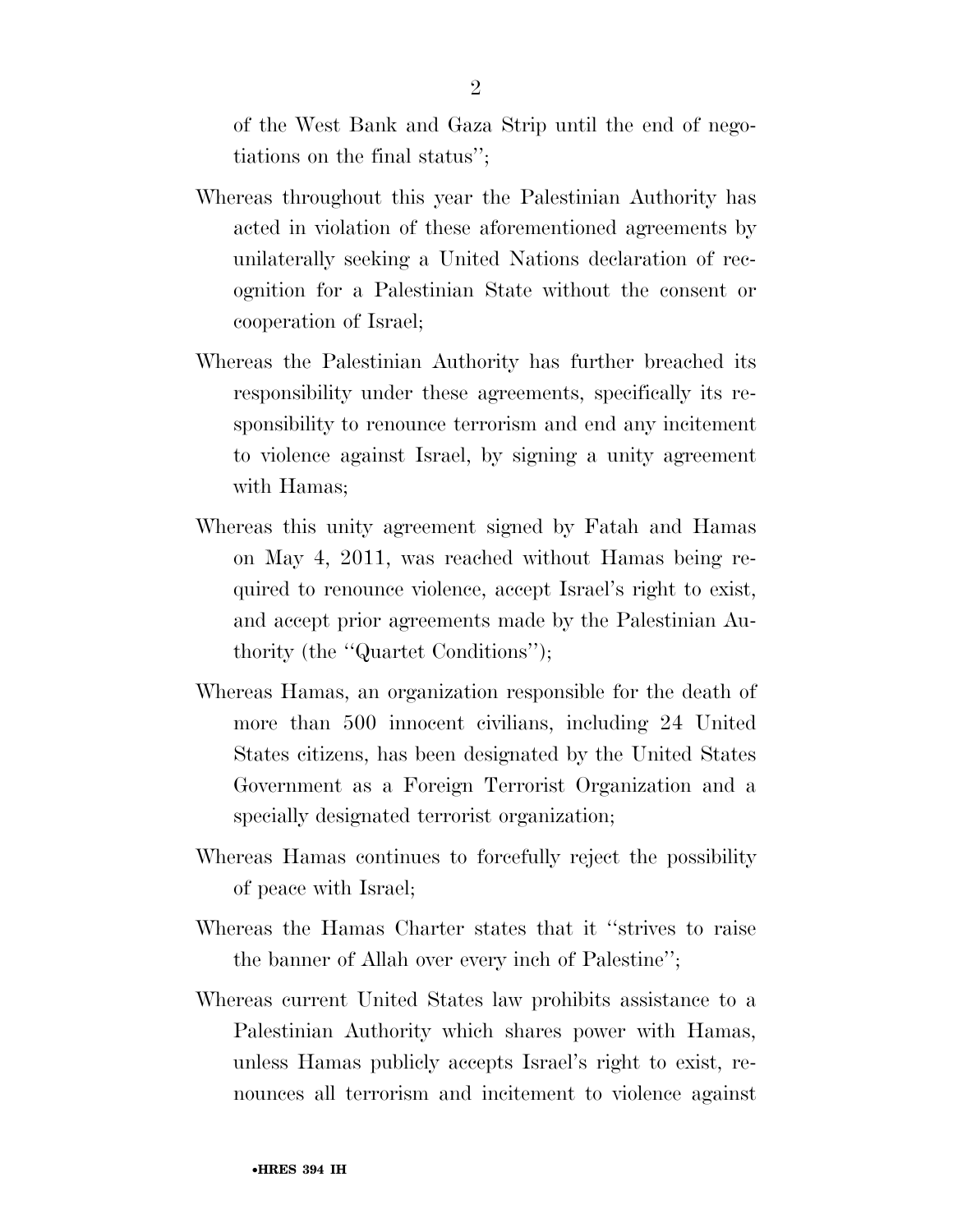Israel, and adheres to all prior agreements and understandings with the United States and Israel;

- Whereas despite billions in foreign aid from the United States, the Palestinian Authority has failed to create accountable leadership or viable government in the West Bank or Gaza Strip;
- Whereas the Palestinian Authority's financial stability and continued existence is dependent on income from foreign aid;
- Whereas commitments of foreign assistance to the Palestinian Authority from Arab nations have proven unreliable and, as a direct result, have weakened the stability of the Palestinian Government;
- Whereas the potential for a failed Palestinian state in Judea and Samaria remains a clear and present danger to the people of Israel;
- Whereas the Palestinian Authority therefore does not meet the criteria for a viable and functioning government with all the authority and responsibilities thereof;
- Whereas the Jewish people have had a presence in Judea and Samaria for thousands of years;
- Whereas Palestinian Authority President Mahmoud Abbas has stated that if there is an independent Palestinian state with Jerusalem as its capital, the Palestinian Authority will not permit the presence of one Israeli within its limits;
- Whereas Jews living outside the green line in Judea and Samaria have the same right to life and liberty as Jews and Arabs living inside the green line; and